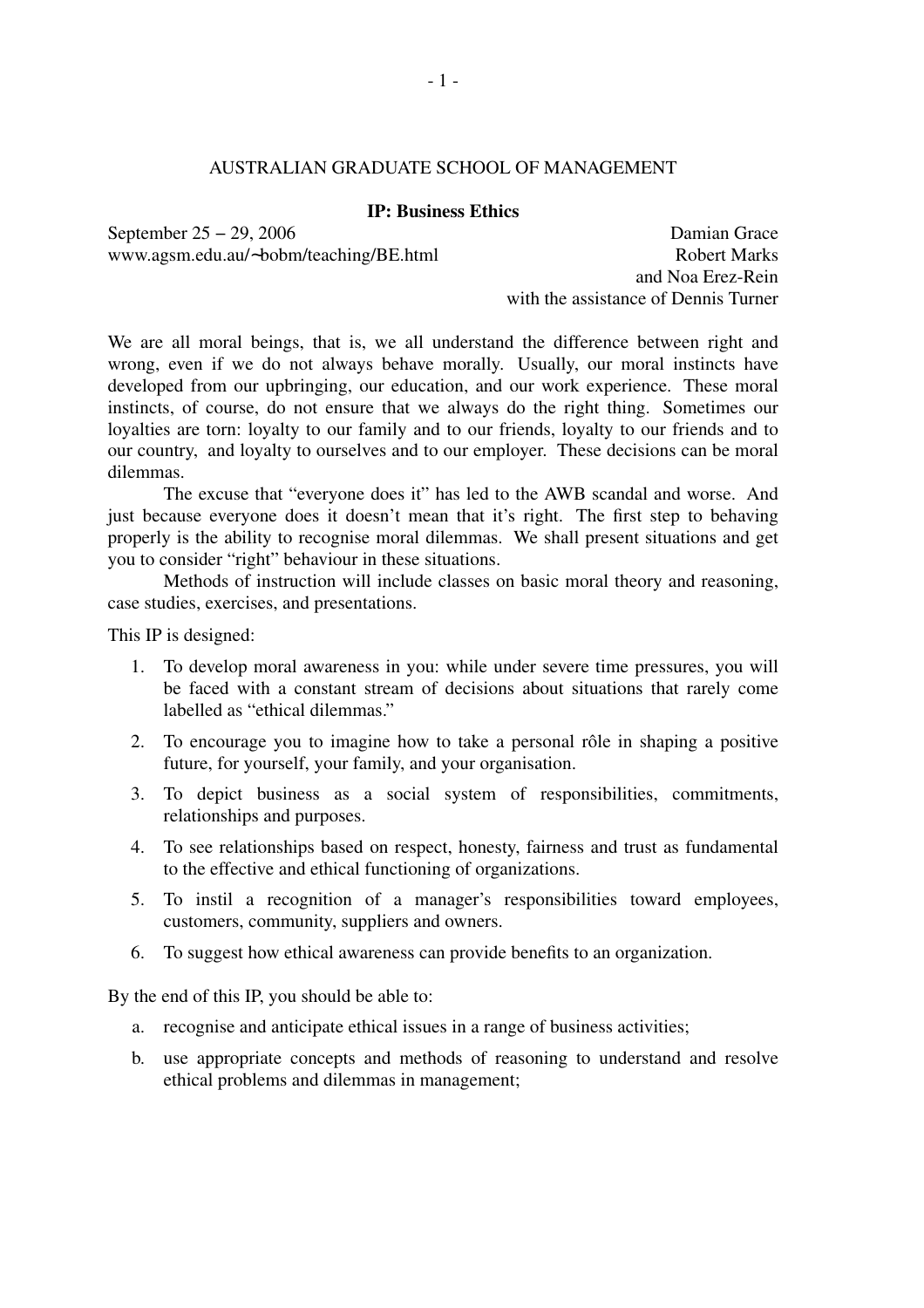- c. feel confident in explaining the importance of ethical considerations to stakeholders in business;
- d. use ethics imaginatively to enhance business decision making;
- e. recognise the value position you bring to management;
- f. identify some common forms of ethical failure and success in corporations;
- g. recognise that arguing for an ethical position is not mere preaching.

#### **Assessment**

The IP will be graded as Satisfactory/Unsatisfactory. There will be five items for assessment, and you must submit all five:

- I. Your written responses to homework questions for three nights (5% each).
- II. Class participation, including five-person team presentation of a case in class on Friday, with a one- or two-page written outline. Each member of the class will be required to participate in the presentation of a case discussion or other class activity, as well as general discussion. Cases for discussion will be distributed in class on Monday. A one- or two-page summary of presentations should be prepared for the class beforehand. Assessment will be based on general participation, involvement in specific activities, and the one- or two-page summary; class participation will be worth 30% of the total mark. In this exercise you should at the very least:
	- identify the ethical issues at stake and if necessary indicate why they are ethical;
	- present the facts and the salient values upon which you will deliberate;
	- argue for a conclusion indicating what objections you have taken into account;
	- suggest what measures should be taken to discourage misconduct, and encourage ethical conduct;
	- suggest how you would encourage your organisation to adopt these measures.
- III. A five-page individual essay on a topic to be advised in class. It should be submitted by 6 October. The essay will be worth 55% of the assessment.

#### **Readings Package and Recommended Book**

The Readings Package contains readings keyed to each day's discussions (D1, D2, etc.). Please read the day's readings before class. There will, in addition, be extra handouts in class/web.

Monday and Tuesday will use material from Rush Kidder, *How Good People*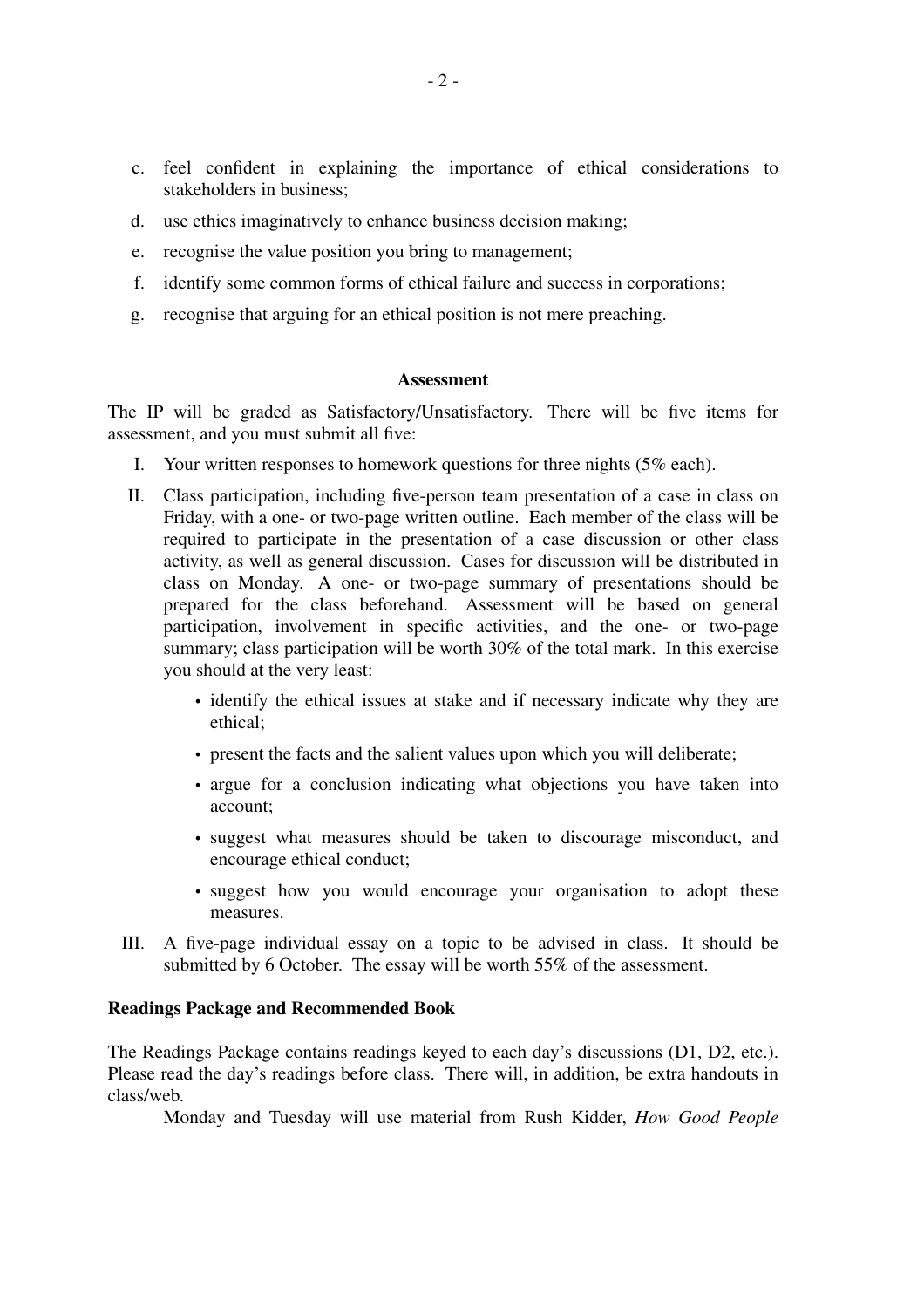*Make Tough Choices: Resolving the Dilemmas of Ethical Living,* (NY: Fireside, 1995). The Bookshop has copies.

#### **Program timetable**

The first session of each day will begin at 9:00, break at 10:50 for 20 minutes, and conclude at 1:00 for lunch. On Wednesay and Thursday there will be presentation sessions from 2:00 to 3:00 here. Afternoons will be available for reflecting, reading, writing, and syndicate discussions. There will be homework on Monday to Thursday consisting of reading and other tasks.

#### **Monday: Personal Ethical Dilemmas.**

*Class 1*

- 1. Welcome. [all]
- 2. "We all have dirty hands." Chatham House rules apply. [REM]
- 3. Organising principles for the IP. [DG]
- 4. Kidder's four ethical dilemmas: [REM] Loyalty v Truth, Community v Individual, Justice v Mercy, Short term v Long term.
- 5. Groups (of 5) discuss dilemmas: web.

#### *Class 2*

- 1. Debrief of discussions. [REM]
- 2. Three principles for resolving ethical dilemmas: ends-based (Mill), rules-based (Kant), and care-based. [DG]
- 3. Groups discuss case examples: web.
- 4. Debrief and reflections (written and handed in). [DG]

#### *Homework — Readings and Short Cases*

Questions: Do Friedman and Humber between them defeat the case for business ethics? Is Friedman correct in his definition of the responsibilities of business or does he miss something? Does Humber succeed in convincing you of the irrelevance of stakeholder theory? What, short of legal compulsion to do so, should businesses do to satisfy themselves that they are operating ethically? Does Laura Nash's article help in answering this question? Hint: she seems to work through ethical questions systematically.

#### **Tuesday: Managerial Approach to Business Ethics**

## *Class 3*

1. Debrief on Homework. [REM]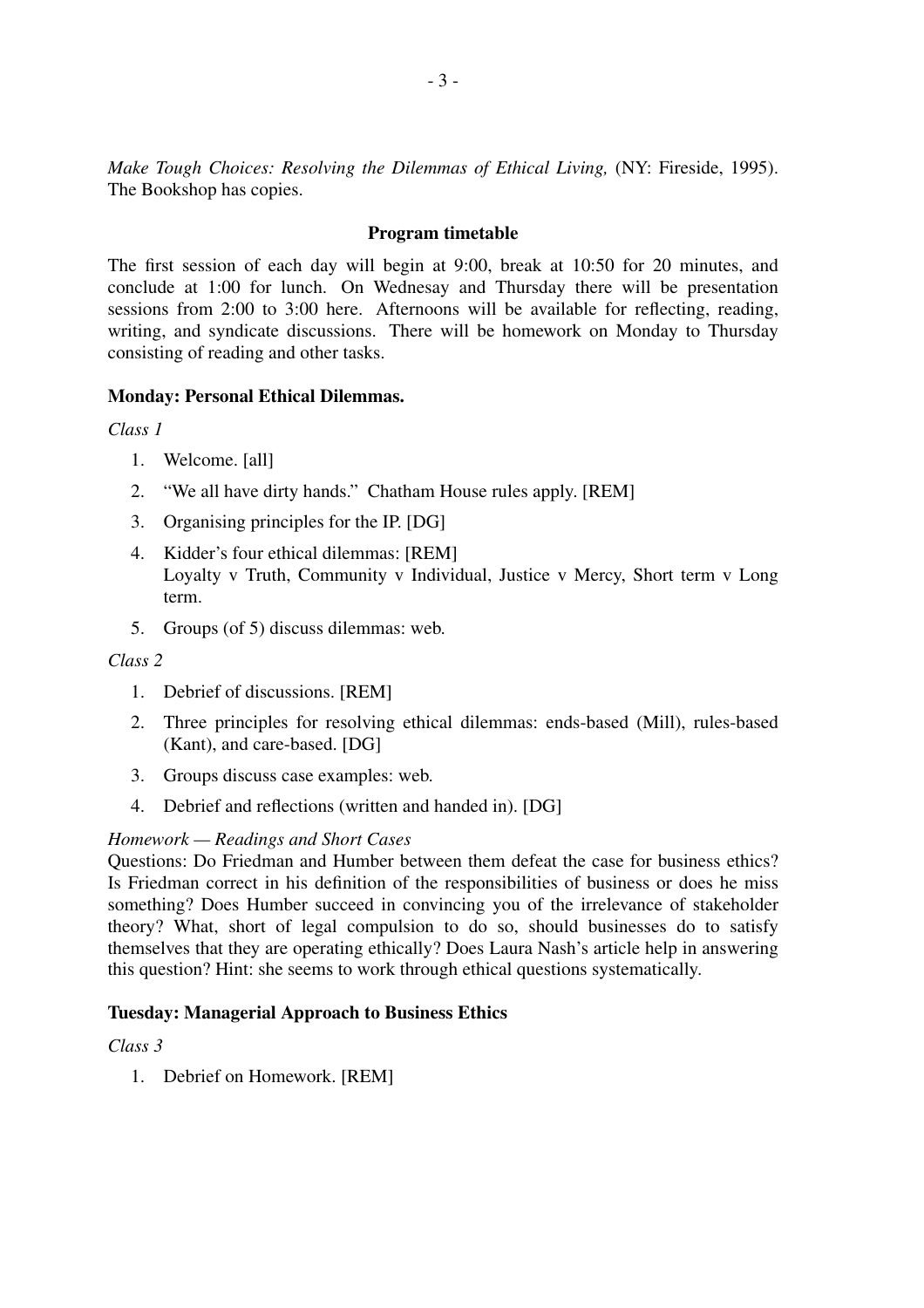- 2. A psychologist's perspective. [NER]
- 3. Introduction to the Managerial Approach. [DG] Development of Corporate Culture: "Raising the ethical performance of an organisation by 1 inch" — what can go wrong?
- 4. Control Systems: whistle-blowing (Enron, WorldCom), code of conduct (Stonecipher), auditing (Andersens), boards + governance (HIH), exemplars (Welch & Dunlap), training, reward systems. [Readings Package and web.] [DG]
- 5. Ethical: failures and successes. [DG]

#### *Class 4*

1. Individual v corporate ethics — unpacking Kidder. [DG/REM]

Ethics: behaviour towards employers, employees, customers, suppliers, rivals, the environment.

Case examples — Merck (web).

2. The firm  $\neq$  a person: three theories of the firm. [DG]

## *Homework — handouts/web.*

Questions: So, is there an ethical issue in the Ford Pinto case? If so, what should Ford have done differently? Is there something unethical about using cost-benefit analysis?

How close is Jackall's analysis to your experience of working in organisations? Were you aware of any measures to protect or improve the ethical culture of organisations where Jackall's analysis seemed to apply? Summarise the impact of the managerial attitudes Jackall identifies on the functioning of the corporation. What strategies would you suggest to change those attitudes?

# **Wednesday: Organisational Ethics**

*Class 5*

- 1. Debrief on Homework. [REM]
- 2. Guest Speaker: Mr Peter Houston from the NSW Roads & Traffic Authority.
- 3. A Roundtable Panel Discussion. [all]

#### *Class 6*

- 1. Kidder's 6−9 steps for resolution. [REM]
- 2. Application to cases. [REM]

#### *Homework — three readings.*

Questions: What is the ethical significance  $-$  if any  $-$  of cultural differences in business? Think about this: when in Rome, do as the Romans do. When people behave like barbarians in Rome, the Romans resent it. Is it not the same in business today? On the other hand, if the standards that prevail in Dallas are not maintained in Sydney, then what is the point of having them? Can areas of difference be partitioned so that MNCs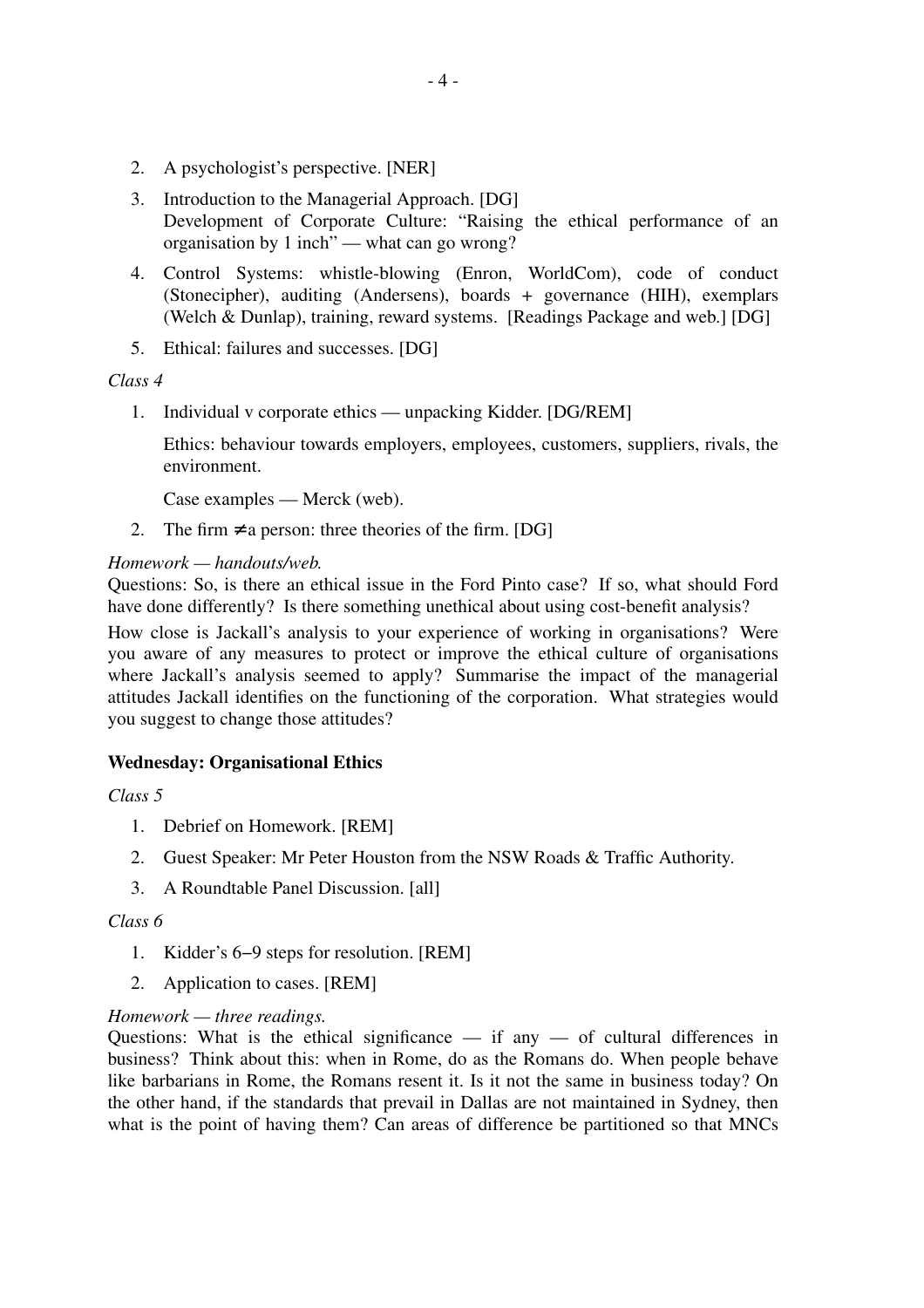can be culturally sensitive yet ethical according to their corporate lights?

# **Thursday: Cross-Cultural Ethics.**

*Class 7*

- 1. Debrief on Homework. [REM]
- 2. Relativism, or "But they're not like us ..." [DG]
- 3. Eastern philosophies (of our trading partners). [REM]
- 4. Cases for discussion: [DG] Classic Containers, SEA Inc, Kader fire.

## *Class 8*

- 1. Video clips Carter, Kay, Roberto and discussion. [DG/REM]
- 2. Corporations can change: Shell, Ok-Tedi (web). [DG]

*Homework — Preparing the Presentations.*

# **Friday: Presentations**

*Class 9*

- 1. Group presentations 5 groups (up to 12 minutes MAX each).
- 2. Write down 4−6 key things you've learnt.
- 3. Division into pairs for the Walk & Talk over the break. [REM]

# *Class 10*

- 1. Walk and Talk in chosen pairs.
- 2. Action plan debrief. [DG/REM] Discussion of learning (& how you feel differently),

Debrief: "What are you still concerned about?"

3. Course evaluations.

# **Reflections Guide**

Reflection is key to turning experience into sustainable knowledge. As a part of the practice of self-learning and development, when you engage in ten minutes of reflection on the day, please take time to *write* your answers to the questions below. Note too the date and whether you are writing in class or after class.

- 1. Activities what was done in class today (individual/pairs/group work etc.)?
- 2. Content what were the key concepts and issues?